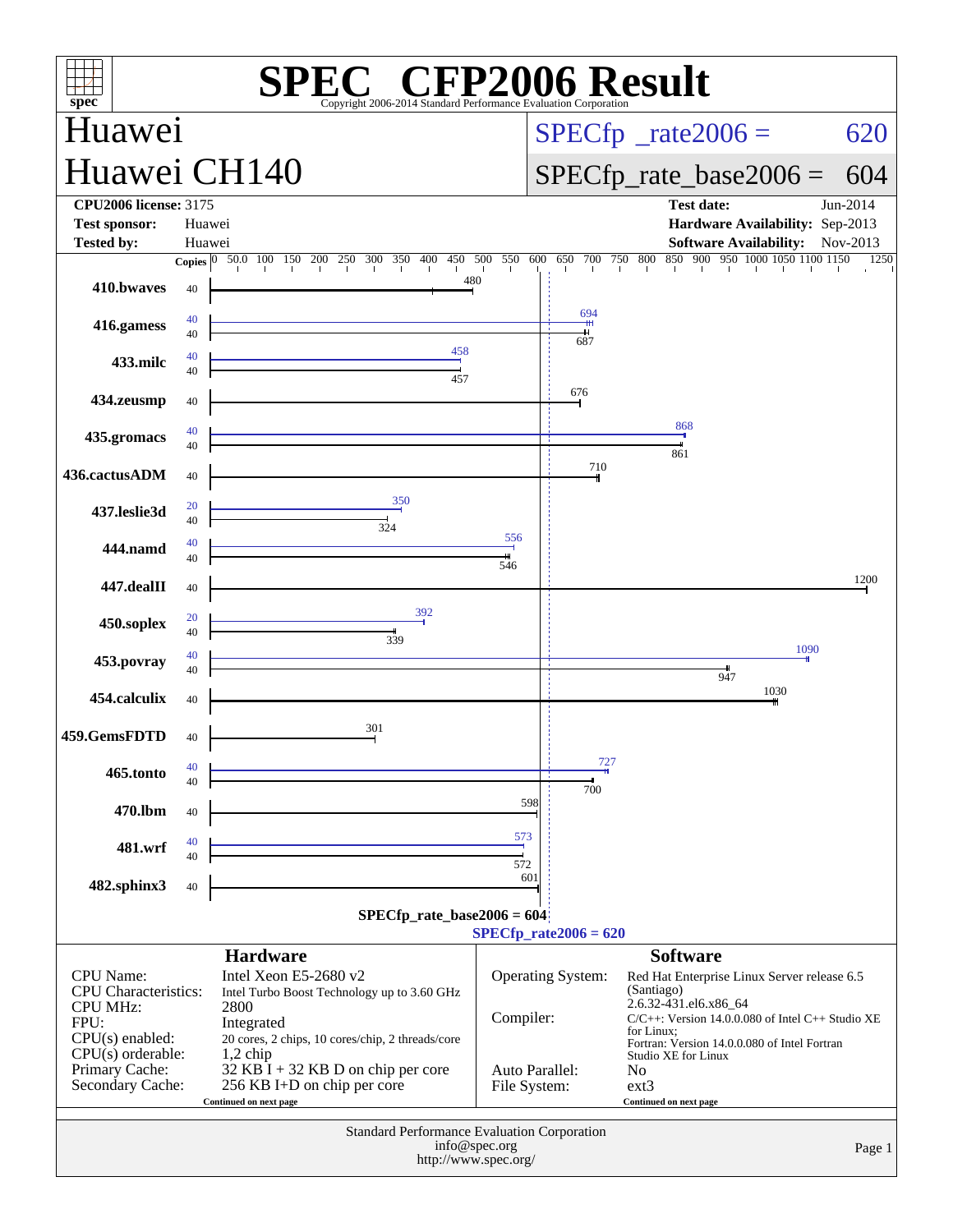

### Huawei Huawei CH140

#### $SPECTp_rate2006 = 620$

### [SPECfp\\_rate\\_base2006 =](http://www.spec.org/auto/cpu2006/Docs/result-fields.html#SPECfpratebase2006) 604

| <b>CPU2006 license: 3175</b>                                               |                                                                                                                               |                                                                                    | <b>Test date:</b>                                                | $Jun-2014$ |
|----------------------------------------------------------------------------|-------------------------------------------------------------------------------------------------------------------------------|------------------------------------------------------------------------------------|------------------------------------------------------------------|------------|
| <b>Test sponsor:</b>                                                       | Huawei                                                                                                                        |                                                                                    | Hardware Availability: Sep-2013                                  |            |
| <b>Tested by:</b>                                                          | Huawei                                                                                                                        |                                                                                    | <b>Software Availability:</b>                                    | Nov-2013   |
| L3 Cache:<br>Other Cache:<br>Memory:<br>Disk Subsystem:<br>Other Hardware: | $25 \text{ MB I+D}$ on chip per chip<br>None<br>128 GB (8 x 16 GB 2Rx4 PC3-14900R-13, ECC)<br>1 X 500 GB SATA 7200RPM<br>None | <b>System State:</b><br><b>Base Pointers:</b><br>Peak Pointers:<br>Other Software: | Run level 3 (multi-user)<br>$32/64$ -bit<br>$32/64$ -bit<br>None |            |

| <b>Results Table</b> |               |                |             |                                                                                                          |       |                |             |               |                |              |                |              |                |              |
|----------------------|---------------|----------------|-------------|----------------------------------------------------------------------------------------------------------|-------|----------------|-------------|---------------|----------------|--------------|----------------|--------------|----------------|--------------|
|                      | <b>Base</b>   |                |             | <b>Peak</b>                                                                                              |       |                |             |               |                |              |                |              |                |              |
| <b>Benchmark</b>     | <b>Copies</b> | <b>Seconds</b> | Ratio       | <b>Seconds</b>                                                                                           | Ratio | <b>Seconds</b> | Ratio       | <b>Copies</b> | <b>Seconds</b> | <b>Ratio</b> | <b>Seconds</b> | <b>Ratio</b> | <b>Seconds</b> | <b>Ratio</b> |
| 410.bwayes           | 40            | 1132           | 480         | 1131                                                                                                     | 481   | 1335           | 407         | 40            | 1132           | 480          | 1131           | 481          | 1335           | 407          |
| 416.gamess           | 40            | 1130           | 693         | 1143                                                                                                     | 685   | 1141           | 687         | 40            | 1129           | 694          | 1136           | 690          | 1119           | 700          |
| $433$ .milc          | 40            | 803            | 457         | 803                                                                                                      | 457   | 803            | 458         | 40            | 803            | 457          | 802            | 458          | 803            | <u>458</u>   |
| 434.zeusmp           | 40            | 537            | 678         | 539                                                                                                      | 676   | 538            | 676         | 40            | 537            | 678          | 539            | 676          | 538            | 676          |
| 435.gromacs          | 40            | 332            | 861         | 332                                                                                                      | 861   | 331            | 863         | 40            | 328            | 871          | 329            | 867          | 329            | 868          |
| 436.cactusADM        | 40            | 673            | 710         | 671                                                                                                      | 712l  | 676            | 708         | 40            | 673            | 710          | 671            | 712          | 676            | 708          |
| 437.leslie3d         | 40            | 1160           | 324         | 1159                                                                                                     | 324   | 1162           | 323         | 20            | 537            | 350          | 538            | 350          | 538            | 350          |
| 444.namd             | 40            | 585            | 548         | 594                                                                                                      | 540l  | 588            | 546         | 40            | 577            | 556          | 577            | 556          | 577            | 556          |
| 447.dealII           | 40            | 381            | <b>1200</b> | 381                                                                                                      | 1200  | 381            | 1200        | 40            | 381            | <b>1200</b>  | 381            | 1200         | 381            | 1200         |
| $450$ .soplex        | 40            | 993            | 336         | 985                                                                                                      | 339l  | 985            | <b>339</b>  | 20            | 426            | 392          | 426            | 392          | 427            | 391          |
| $453$ .povray        | 40            | 225            | 946         | 225                                                                                                      | 947   | 224            | 950l        | 40            | 195            | 1090         | 195            | 1090         | 194            | 1100         |
| 454.calculix         | 40            | 319            | 1030        | 320                                                                                                      | 1030  | 318            | 1040        | 40            | 319            | 1030         | 320            | 1030         | 318            | 1040         |
| 459.GemsFDTD         | 40            | 1408           | 301         | 1409                                                                                                     | 301   | 1409           | 301         | 40            | 1408           | 301          | 1409           | 301          | 1409           | <b>301</b>   |
| 465.tonto            | 40            | 563            | 699         | 561                                                                                                      | 701   | 562            | <b>700l</b> | 40            | 545            | 723          | 540            | 729          | 541            | 727          |
| 470.lbm              | 40            | 919            | 598         | 920                                                                                                      | 598   | 920            | <b>598</b>  | 40            | 919            | 598          | 920            | 598          | 920            | 598          |
| 481.wrf              | 40            | 780            | 573         | 781                                                                                                      | 572   | 781            | 572         | 40            | 779            | 573          | 778            | 574          | 779            | 573          |
| $482$ .sphinx $3$    | 40            | 1297           | 601         | 1297                                                                                                     | 601   | 1299           | 600         | 40            | 1297           | 601          | 1297           | 601          | 1299           | 600          |
|                      |               |                |             | Results appear in the order in which they were run. Bold underlined text indicates a median measurement. |       |                |             |               |                |              |                |              |                |              |

#### **[Submit Notes](http://www.spec.org/auto/cpu2006/Docs/result-fields.html#SubmitNotes)**

 The numactl mechanism was used to bind copies to processors. The config file option 'submit' was used to generate numactl commands to bind each copy to a specific processor. For details, please see the config file.

#### **[Operating System Notes](http://www.spec.org/auto/cpu2006/Docs/result-fields.html#OperatingSystemNotes)**

Stack size set to unlimited using "ulimit -s unlimited"

#### **[Platform Notes](http://www.spec.org/auto/cpu2006/Docs/result-fields.html#PlatformNotes)**

 BIOS configuration: Set Power Efficiency Mode to Performance Sysinfo program /spec/config/sysinfo.rev6818

Continued on next page

Standard Performance Evaluation Corporation [info@spec.org](mailto:info@spec.org) <http://www.spec.org/>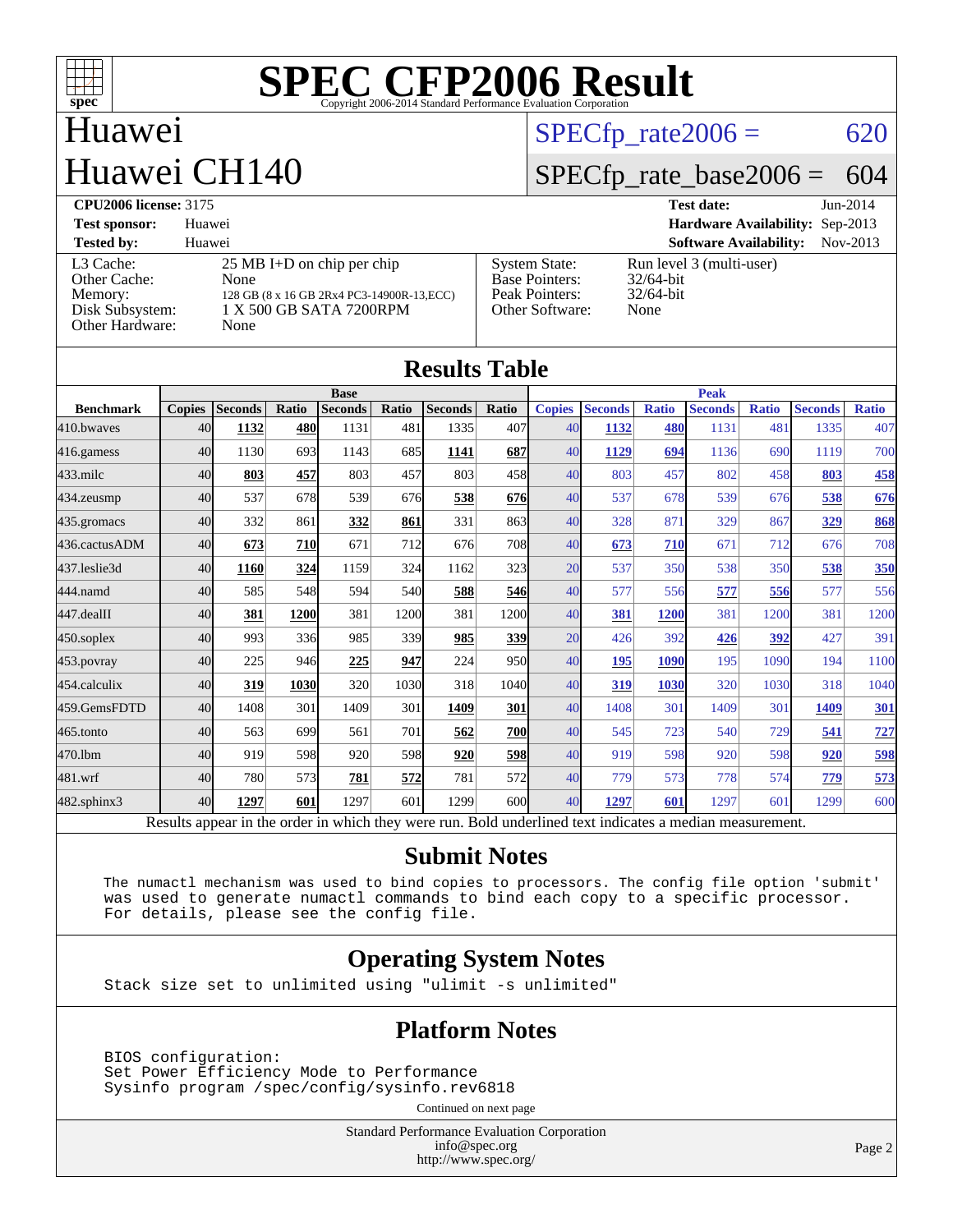

## Huawei Huawei CH140

 $SPECfp_rate2006 = 620$  $SPECfp_rate2006 = 620$ 

[SPECfp\\_rate\\_base2006 =](http://www.spec.org/auto/cpu2006/Docs/result-fields.html#SPECfpratebase2006) 604

**[CPU2006 license:](http://www.spec.org/auto/cpu2006/Docs/result-fields.html#CPU2006license)** 3175 **[Test date:](http://www.spec.org/auto/cpu2006/Docs/result-fields.html#Testdate)** Jun-2014 **[Test sponsor:](http://www.spec.org/auto/cpu2006/Docs/result-fields.html#Testsponsor)** Huawei **[Hardware Availability:](http://www.spec.org/auto/cpu2006/Docs/result-fields.html#HardwareAvailability)** Sep-2013 **[Tested by:](http://www.spec.org/auto/cpu2006/Docs/result-fields.html#Testedby)** Huawei **[Software Availability:](http://www.spec.org/auto/cpu2006/Docs/result-fields.html#SoftwareAvailability)** Nov-2013

#### **[Platform Notes \(Continued\)](http://www.spec.org/auto/cpu2006/Docs/result-fields.html#PlatformNotes)**

| \$Rev: 6818 \$ \$Date:: 2012-07-17 #\$ e86d102572650a6e4d596a3cee98f191<br>running on localhost Fri Jun 6 23:40:13 2014                                                                                                                                                                                                                                                                                                                           |
|---------------------------------------------------------------------------------------------------------------------------------------------------------------------------------------------------------------------------------------------------------------------------------------------------------------------------------------------------------------------------------------------------------------------------------------------------|
| This section contains SUT (System Under Test) info as seen by<br>some common utilities. To remove or add to this section, see:<br>http://www.spec.org/cpu2006/Docs/config.html#sysinfo                                                                                                                                                                                                                                                            |
| From /proc/cpuinfo<br>model name : Intel(R) Xeon(R) CPU E5-2680 v2 @ 2.80GHz<br>2 "physical id"s (chips)<br>40 "processors"<br>cores, siblings (Caution: counting these is hw and system dependent. The<br>following excerpts from /proc/cpuinfo might not be reliable. Use with<br>caution.)<br>cpu cores : 10<br>siblings : 20<br>physical 0: cores 0 1 2 3 4 8 9 10 11 12<br>physical 1: cores 0 1 2 3 4 8 9 10 11 12<br>cache size : 25600 KB |
| From /proc/meminfo<br>MemTotal:<br>132114848 kB<br>HugePages Total: 0<br>Hugepagesize: 2048 kB                                                                                                                                                                                                                                                                                                                                                    |
| /usr/bin/lsb release -d<br>Red Hat Enterprise Linux Server release 6.5 (Santiago)                                                                                                                                                                                                                                                                                                                                                                 |
| From /etc/*release* /etc/*version*<br>redhat-release: Red Hat Enterprise Linux Server release 6.5 (Santiago)<br>system-release: Red Hat Enterprise Linux Server release 6.5 (Santiago)<br>system-release-cpe: cpe:/o:redhat:enterprise_linux:6server:ga:server                                                                                                                                                                                    |
| uname $-a$ :<br>Linux localhost 2.6.32-431.el6.x86_64 #1 SMP Sun Nov 10 22:19:54 EST 2013<br>x86_64 x86_64 x86_64 GNU/Linux                                                                                                                                                                                                                                                                                                                       |
| run-level $3$ Jun $6$ 12:18                                                                                                                                                                                                                                                                                                                                                                                                                       |
| SPEC is set to: $/$ spec<br>Type Size Used Avail Use% Mounted on<br>Filesystem Type Size Used Avail Use% M<br>/dev/sda2 ext3 455G 132G 301G 31% /                                                                                                                                                                                                                                                                                                 |
| Additional information from dmidecode:<br>BIOS Insyde Corp. OARYV388 04/23/2014<br>Memory:<br>8x Samsung M393B2G70BH0-CMA 16 GB 1866 MHz 2 rank                                                                                                                                                                                                                                                                                                   |
| (End of data from sysinfo program)                                                                                                                                                                                                                                                                                                                                                                                                                |
| Standard Performance Evaluation Corporation<br>info@spec.org                                                                                                                                                                                                                                                                                                                                                                                      |

<http://www.spec.org/>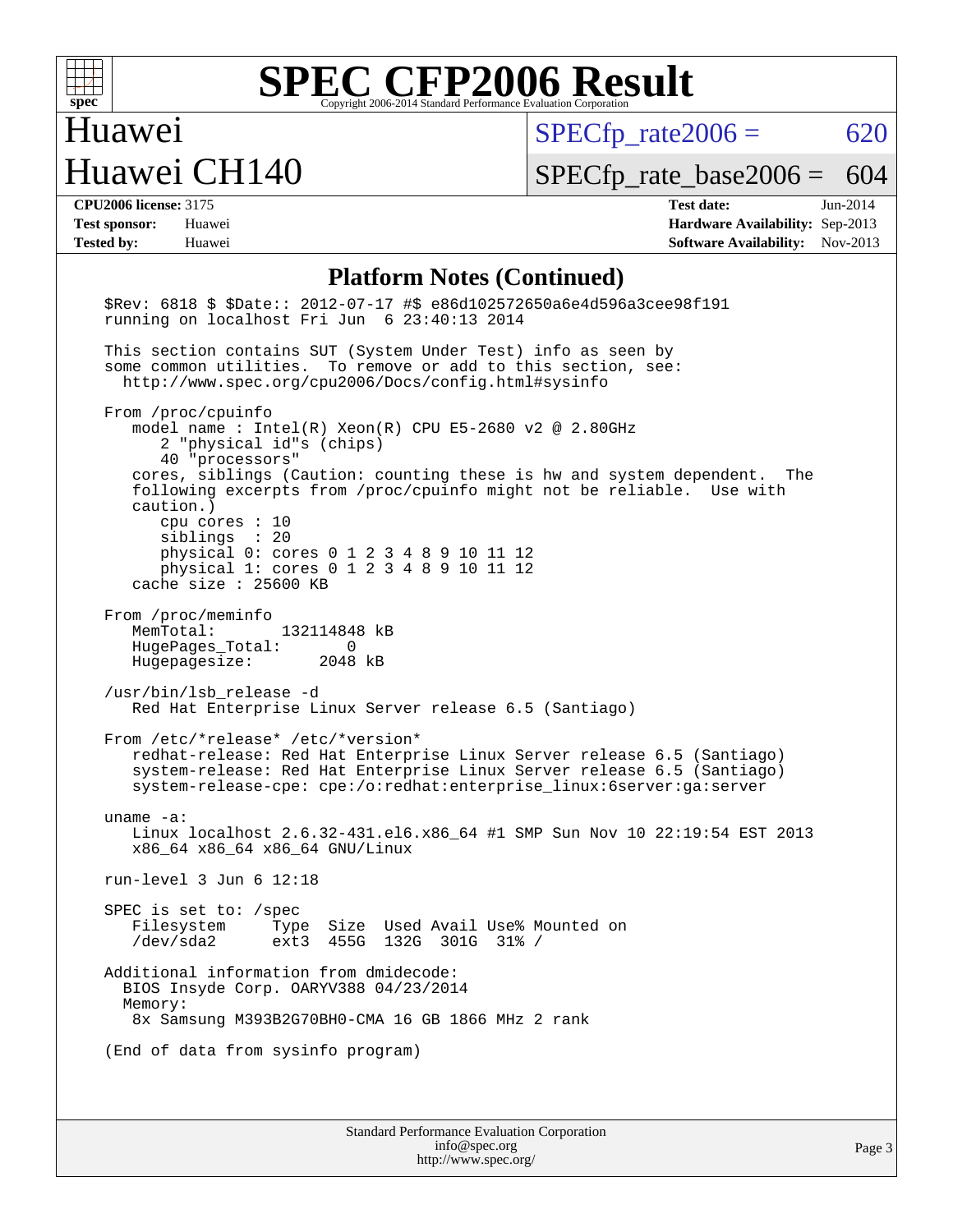

#### Huawei Huawei CH140

 $SPECTp\_rate2006 = 620$ 

[SPECfp\\_rate\\_base2006 =](http://www.spec.org/auto/cpu2006/Docs/result-fields.html#SPECfpratebase2006) 604

**[CPU2006 license:](http://www.spec.org/auto/cpu2006/Docs/result-fields.html#CPU2006license)** 3175 **[Test date:](http://www.spec.org/auto/cpu2006/Docs/result-fields.html#Testdate)** Jun-2014 **[Test sponsor:](http://www.spec.org/auto/cpu2006/Docs/result-fields.html#Testsponsor)** Huawei **[Hardware Availability:](http://www.spec.org/auto/cpu2006/Docs/result-fields.html#HardwareAvailability)** Sep-2013 **[Tested by:](http://www.spec.org/auto/cpu2006/Docs/result-fields.html#Testedby)** Huawei **[Software Availability:](http://www.spec.org/auto/cpu2006/Docs/result-fields.html#SoftwareAvailability)** Nov-2013

#### **[General Notes](http://www.spec.org/auto/cpu2006/Docs/result-fields.html#GeneralNotes)**

Environment variables set by runspec before the start of the run: LD LIBRARY PATH = "/spec/libs/32:/spec/libs/64:/spec/sh"

 Binaries compiled on a system with 1x Core i7-860 CPU + 8GB memory using RedHat EL 6.4 Transparent Huge Pages enabled with: echo always > /sys/kernel/mm/redhat\_transparent\_hugepage/enabled Filesystem page cache cleared with: echo 1> /proc/sys/vm/drop\_caches runspec command invoked through numactl i.e.: numactl --interleave=all runspec <etc>

**[Base Compiler Invocation](http://www.spec.org/auto/cpu2006/Docs/result-fields.html#BaseCompilerInvocation)**

[C benchmarks](http://www.spec.org/auto/cpu2006/Docs/result-fields.html#Cbenchmarks):  $\text{icc}$   $-\text{m64}$ 

[C++ benchmarks:](http://www.spec.org/auto/cpu2006/Docs/result-fields.html#CXXbenchmarks) [icpc -m64](http://www.spec.org/cpu2006/results/res2014q3/cpu2006-20140610-29847.flags.html#user_CXXbase_intel_icpc_64bit_bedb90c1146cab66620883ef4f41a67e)

[Fortran benchmarks](http://www.spec.org/auto/cpu2006/Docs/result-fields.html#Fortranbenchmarks): [ifort -m64](http://www.spec.org/cpu2006/results/res2014q3/cpu2006-20140610-29847.flags.html#user_FCbase_intel_ifort_64bit_ee9d0fb25645d0210d97eb0527dcc06e)

[Benchmarks using both Fortran and C](http://www.spec.org/auto/cpu2006/Docs/result-fields.html#BenchmarksusingbothFortranandC): [icc -m64](http://www.spec.org/cpu2006/results/res2014q3/cpu2006-20140610-29847.flags.html#user_CC_FCbase_intel_icc_64bit_0b7121f5ab7cfabee23d88897260401c) [ifort -m64](http://www.spec.org/cpu2006/results/res2014q3/cpu2006-20140610-29847.flags.html#user_CC_FCbase_intel_ifort_64bit_ee9d0fb25645d0210d97eb0527dcc06e)

### **[Base Portability Flags](http://www.spec.org/auto/cpu2006/Docs/result-fields.html#BasePortabilityFlags)**

| 410.bwaves: -DSPEC CPU LP64                 |                                                                |
|---------------------------------------------|----------------------------------------------------------------|
| 416.gamess: -DSPEC_CPU_LP64                 |                                                                |
| 433.milc: -DSPEC CPU LP64                   |                                                                |
| 434.zeusmp: - DSPEC_CPU_LP64                |                                                                |
| 435.gromacs: -DSPEC_CPU_LP64 -nofor_main    |                                                                |
| 436.cactusADM: -DSPEC CPU LP64 -nofor main  |                                                                |
| 437.leslie3d: -DSPEC CPU LP64               |                                                                |
| 444.namd: -DSPEC CPU LP64                   |                                                                |
| 447.dealII: -DSPEC_CPU LP64                 |                                                                |
| 450.soplex: -DSPEC_CPU_LP64                 |                                                                |
| 453.povray: -DSPEC CPU LP64                 |                                                                |
| 454.calculix: - DSPEC CPU LP64 - nofor main |                                                                |
| 459. GemsFDTD: - DSPEC CPU LP64             |                                                                |
| 465.tonto: - DSPEC CPU LP64                 |                                                                |
| 470.1bm: - DSPEC CPU LP64                   |                                                                |
|                                             | 481.wrf: -DSPEC CPU_LP64 -DSPEC_CPU_CASE_FLAG -DSPEC_CPU_LINUX |
| 482.sphinx3: -DSPEC_CPU_LP64                |                                                                |
|                                             |                                                                |

| <b>Standard Performance Evaluation Corporation</b> |
|----------------------------------------------------|
| info@spec.org                                      |
| http://www.spec.org/                               |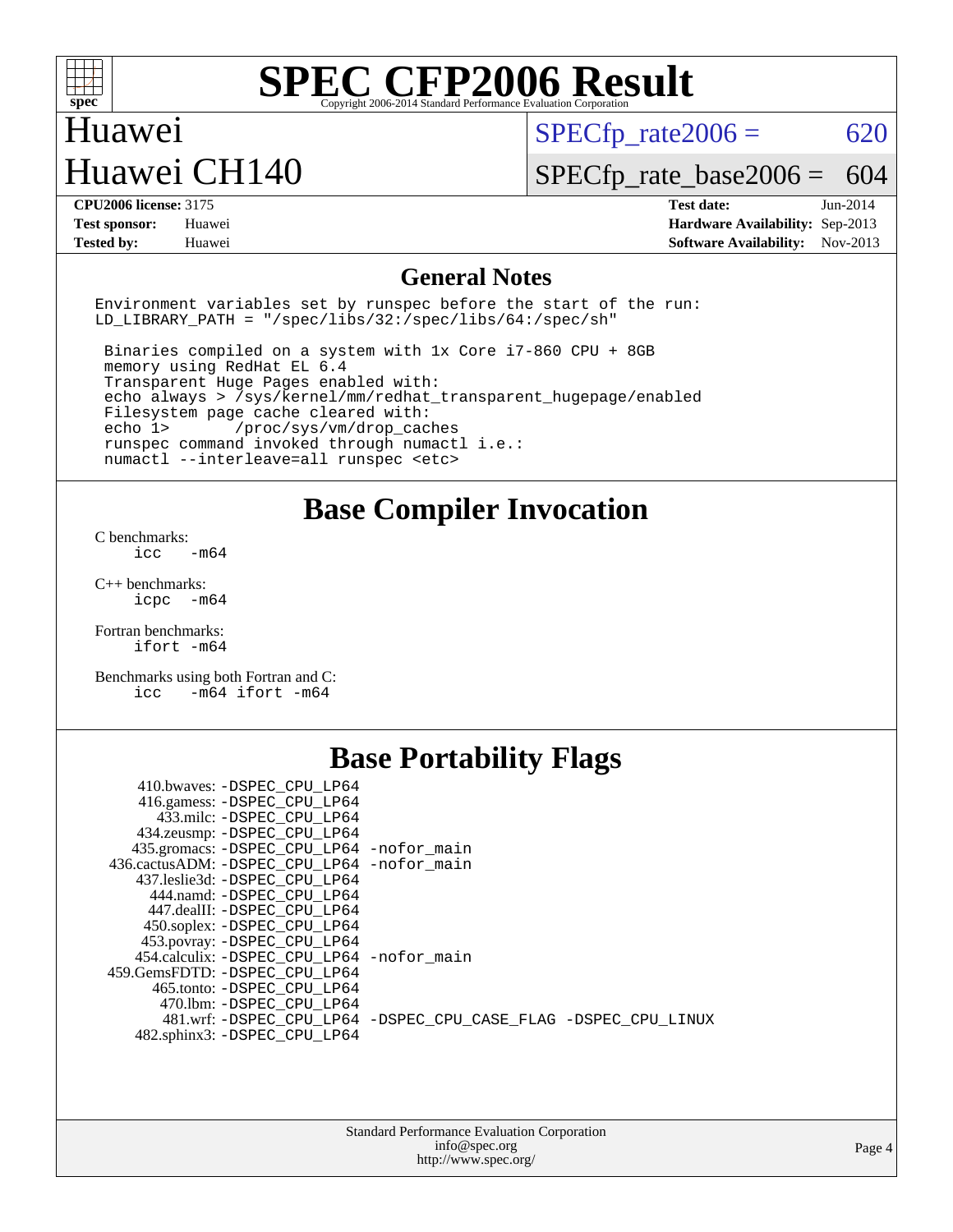

## Huawei Huawei CH140

 $SPECTp\_rate2006 = 620$ 

[SPECfp\\_rate\\_base2006 =](http://www.spec.org/auto/cpu2006/Docs/result-fields.html#SPECfpratebase2006) 604

**[CPU2006 license:](http://www.spec.org/auto/cpu2006/Docs/result-fields.html#CPU2006license)** 3175 **[Test date:](http://www.spec.org/auto/cpu2006/Docs/result-fields.html#Testdate)** Jun-2014 **[Test sponsor:](http://www.spec.org/auto/cpu2006/Docs/result-fields.html#Testsponsor)** Huawei **[Hardware Availability:](http://www.spec.org/auto/cpu2006/Docs/result-fields.html#HardwareAvailability)** Sep-2013 **[Tested by:](http://www.spec.org/auto/cpu2006/Docs/result-fields.html#Testedby)** Huawei **[Software Availability:](http://www.spec.org/auto/cpu2006/Docs/result-fields.html#SoftwareAvailability)** Nov-2013

#### **[Base Optimization Flags](http://www.spec.org/auto/cpu2006/Docs/result-fields.html#BaseOptimizationFlags)**

[C benchmarks](http://www.spec.org/auto/cpu2006/Docs/result-fields.html#Cbenchmarks):

[-xAVX](http://www.spec.org/cpu2006/results/res2014q3/cpu2006-20140610-29847.flags.html#user_CCbase_f-xAVX) [-ipo](http://www.spec.org/cpu2006/results/res2014q3/cpu2006-20140610-29847.flags.html#user_CCbase_f-ipo) [-O3](http://www.spec.org/cpu2006/results/res2014q3/cpu2006-20140610-29847.flags.html#user_CCbase_f-O3) [-no-prec-div](http://www.spec.org/cpu2006/results/res2014q3/cpu2006-20140610-29847.flags.html#user_CCbase_f-no-prec-div) [-opt-prefetch](http://www.spec.org/cpu2006/results/res2014q3/cpu2006-20140610-29847.flags.html#user_CCbase_f-opt-prefetch) [-auto-p32](http://www.spec.org/cpu2006/results/res2014q3/cpu2006-20140610-29847.flags.html#user_CCbase_f-auto-p32) [-ansi-alias](http://www.spec.org/cpu2006/results/res2014q3/cpu2006-20140610-29847.flags.html#user_CCbase_f-ansi-alias) [-opt-mem-layout-trans=3](http://www.spec.org/cpu2006/results/res2014q3/cpu2006-20140610-29847.flags.html#user_CCbase_f-opt-mem-layout-trans_a7b82ad4bd7abf52556d4961a2ae94d5)

[C++ benchmarks:](http://www.spec.org/auto/cpu2006/Docs/result-fields.html#CXXbenchmarks)

[-xAVX](http://www.spec.org/cpu2006/results/res2014q3/cpu2006-20140610-29847.flags.html#user_CXXbase_f-xAVX) [-ipo](http://www.spec.org/cpu2006/results/res2014q3/cpu2006-20140610-29847.flags.html#user_CXXbase_f-ipo) [-O3](http://www.spec.org/cpu2006/results/res2014q3/cpu2006-20140610-29847.flags.html#user_CXXbase_f-O3) [-no-prec-div](http://www.spec.org/cpu2006/results/res2014q3/cpu2006-20140610-29847.flags.html#user_CXXbase_f-no-prec-div) [-opt-prefetch](http://www.spec.org/cpu2006/results/res2014q3/cpu2006-20140610-29847.flags.html#user_CXXbase_f-opt-prefetch) [-auto-p32](http://www.spec.org/cpu2006/results/res2014q3/cpu2006-20140610-29847.flags.html#user_CXXbase_f-auto-p32) [-ansi-alias](http://www.spec.org/cpu2006/results/res2014q3/cpu2006-20140610-29847.flags.html#user_CXXbase_f-ansi-alias) [-opt-mem-layout-trans=3](http://www.spec.org/cpu2006/results/res2014q3/cpu2006-20140610-29847.flags.html#user_CXXbase_f-opt-mem-layout-trans_a7b82ad4bd7abf52556d4961a2ae94d5)

[Fortran benchmarks](http://www.spec.org/auto/cpu2006/Docs/result-fields.html#Fortranbenchmarks): [-xAVX](http://www.spec.org/cpu2006/results/res2014q3/cpu2006-20140610-29847.flags.html#user_FCbase_f-xAVX) [-ipo](http://www.spec.org/cpu2006/results/res2014q3/cpu2006-20140610-29847.flags.html#user_FCbase_f-ipo) [-O3](http://www.spec.org/cpu2006/results/res2014q3/cpu2006-20140610-29847.flags.html#user_FCbase_f-O3) [-no-prec-div](http://www.spec.org/cpu2006/results/res2014q3/cpu2006-20140610-29847.flags.html#user_FCbase_f-no-prec-div) [-opt-prefetch](http://www.spec.org/cpu2006/results/res2014q3/cpu2006-20140610-29847.flags.html#user_FCbase_f-opt-prefetch)

[Benchmarks using both Fortran and C](http://www.spec.org/auto/cpu2006/Docs/result-fields.html#BenchmarksusingbothFortranandC):

[-xAVX](http://www.spec.org/cpu2006/results/res2014q3/cpu2006-20140610-29847.flags.html#user_CC_FCbase_f-xAVX) [-ipo](http://www.spec.org/cpu2006/results/res2014q3/cpu2006-20140610-29847.flags.html#user_CC_FCbase_f-ipo) [-O3](http://www.spec.org/cpu2006/results/res2014q3/cpu2006-20140610-29847.flags.html#user_CC_FCbase_f-O3) [-no-prec-div](http://www.spec.org/cpu2006/results/res2014q3/cpu2006-20140610-29847.flags.html#user_CC_FCbase_f-no-prec-div) [-opt-prefetch](http://www.spec.org/cpu2006/results/res2014q3/cpu2006-20140610-29847.flags.html#user_CC_FCbase_f-opt-prefetch) [-auto-p32](http://www.spec.org/cpu2006/results/res2014q3/cpu2006-20140610-29847.flags.html#user_CC_FCbase_f-auto-p32) [-ansi-alias](http://www.spec.org/cpu2006/results/res2014q3/cpu2006-20140610-29847.flags.html#user_CC_FCbase_f-ansi-alias) [-opt-mem-layout-trans=3](http://www.spec.org/cpu2006/results/res2014q3/cpu2006-20140610-29847.flags.html#user_CC_FCbase_f-opt-mem-layout-trans_a7b82ad4bd7abf52556d4961a2ae94d5)

## **[Peak Compiler Invocation](http://www.spec.org/auto/cpu2006/Docs/result-fields.html#PeakCompilerInvocation)**

[C benchmarks](http://www.spec.org/auto/cpu2006/Docs/result-fields.html#Cbenchmarks):  $i<sub>c</sub>$   $-m64$ 

[C++ benchmarks \(except as noted below\):](http://www.spec.org/auto/cpu2006/Docs/result-fields.html#CXXbenchmarksexceptasnotedbelow) [icpc -m64](http://www.spec.org/cpu2006/results/res2014q3/cpu2006-20140610-29847.flags.html#user_CXXpeak_intel_icpc_64bit_bedb90c1146cab66620883ef4f41a67e)

450.soplex: [icpc -m32](http://www.spec.org/cpu2006/results/res2014q3/cpu2006-20140610-29847.flags.html#user_peakCXXLD450_soplex_intel_icpc_4e5a5ef1a53fd332b3c49e69c3330699)

[Fortran benchmarks](http://www.spec.org/auto/cpu2006/Docs/result-fields.html#Fortranbenchmarks): [ifort -m64](http://www.spec.org/cpu2006/results/res2014q3/cpu2006-20140610-29847.flags.html#user_FCpeak_intel_ifort_64bit_ee9d0fb25645d0210d97eb0527dcc06e)

[Benchmarks using both Fortran and C](http://www.spec.org/auto/cpu2006/Docs/result-fields.html#BenchmarksusingbothFortranandC):<br>icc -m64 ifort -m64  $-m64$  ifort  $-m64$ 

### **[Peak Portability Flags](http://www.spec.org/auto/cpu2006/Docs/result-fields.html#PeakPortabilityFlags)**

| 410.bwaves: - DSPEC CPU LP64                |  |
|---------------------------------------------|--|
| 416.gamess: -DSPEC_CPU_LP64                 |  |
| 433.milc: - DSPEC_CPU LP64                  |  |
| 434.zeusmp: -DSPEC_CPU_LP64                 |  |
| 435.gromacs: -DSPEC_CPU_LP64 -nofor_main    |  |
| 436.cactusADM: -DSPEC CPU LP64 -nofor main  |  |
| 437.leslie3d: -DSPEC CPU LP64               |  |
| 444.namd: - DSPEC CPU LP64                  |  |
| 447.dealII: -DSPEC CPU LP64                 |  |
| 453.povray: -DSPEC_CPU_LP64                 |  |
| 454.calculix: - DSPEC CPU LP64 - nofor main |  |
| 459.GemsFDTD: - DSPEC_CPU_LP64              |  |

Continued on next page

Standard Performance Evaluation Corporation [info@spec.org](mailto:info@spec.org) <http://www.spec.org/>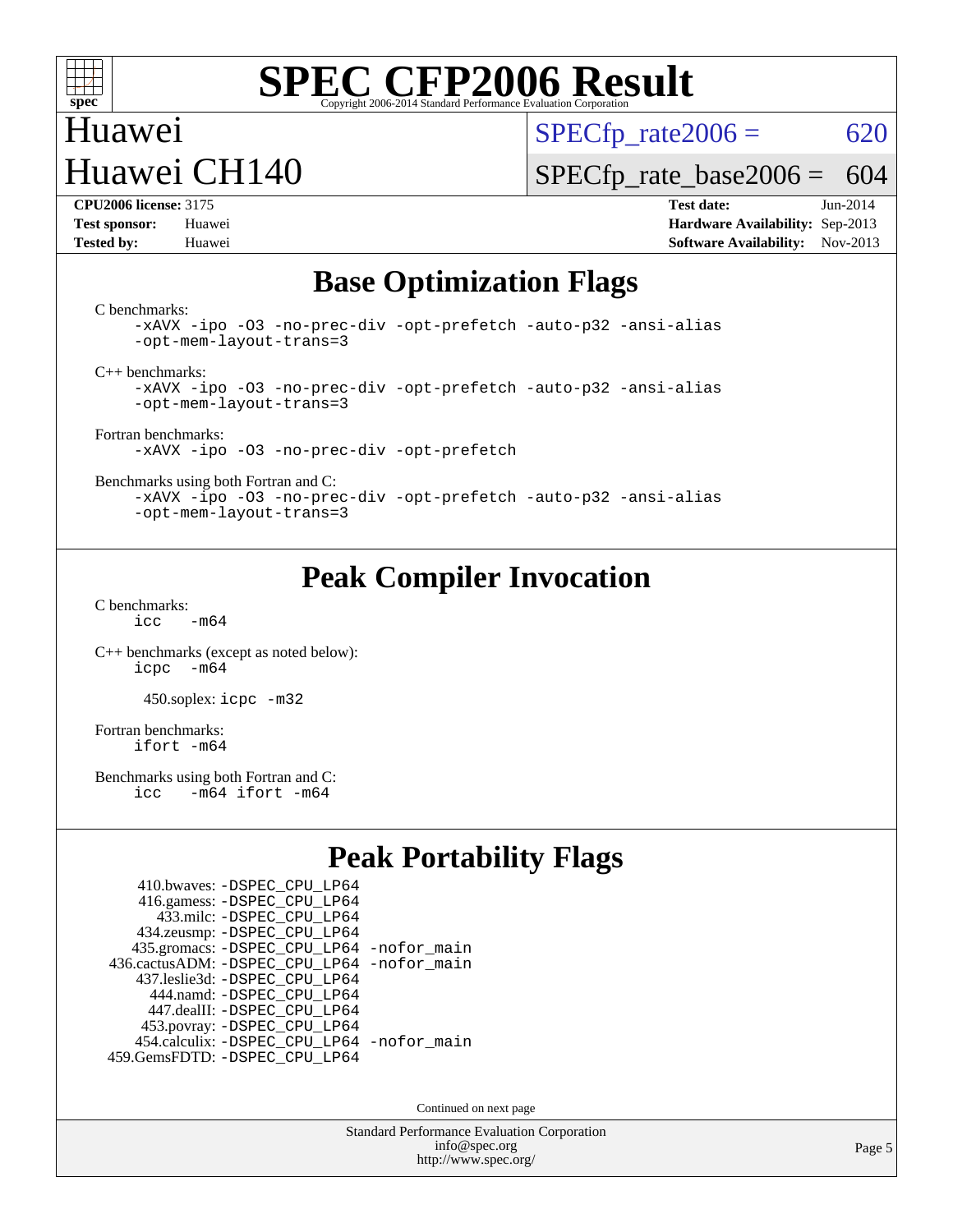

Huawei Huawei CH140  $SPECTp\_rate2006 = 620$ 

[SPECfp\\_rate\\_base2006 =](http://www.spec.org/auto/cpu2006/Docs/result-fields.html#SPECfpratebase2006) 604

**[CPU2006 license:](http://www.spec.org/auto/cpu2006/Docs/result-fields.html#CPU2006license)** 3175 **[Test date:](http://www.spec.org/auto/cpu2006/Docs/result-fields.html#Testdate)** Jun-2014 **[Test sponsor:](http://www.spec.org/auto/cpu2006/Docs/result-fields.html#Testsponsor)** Huawei **[Hardware Availability:](http://www.spec.org/auto/cpu2006/Docs/result-fields.html#HardwareAvailability)** Sep-2013 **[Tested by:](http://www.spec.org/auto/cpu2006/Docs/result-fields.html#Testedby)** Huawei **[Software Availability:](http://www.spec.org/auto/cpu2006/Docs/result-fields.html#SoftwareAvailability)** Nov-2013

## **[Peak Portability Flags \(Continued\)](http://www.spec.org/auto/cpu2006/Docs/result-fields.html#PeakPortabilityFlags)**

 465.tonto: [-DSPEC\\_CPU\\_LP64](http://www.spec.org/cpu2006/results/res2014q3/cpu2006-20140610-29847.flags.html#suite_peakPORTABILITY465_tonto_DSPEC_CPU_LP64) 470.lbm: [-DSPEC\\_CPU\\_LP64](http://www.spec.org/cpu2006/results/res2014q3/cpu2006-20140610-29847.flags.html#suite_peakPORTABILITY470_lbm_DSPEC_CPU_LP64) 482.sphinx3: [-DSPEC\\_CPU\\_LP64](http://www.spec.org/cpu2006/results/res2014q3/cpu2006-20140610-29847.flags.html#suite_peakPORTABILITY482_sphinx3_DSPEC_CPU_LP64)

481.wrf: [-DSPEC\\_CPU\\_LP64](http://www.spec.org/cpu2006/results/res2014q3/cpu2006-20140610-29847.flags.html#suite_peakPORTABILITY481_wrf_DSPEC_CPU_LP64) [-DSPEC\\_CPU\\_CASE\\_FLAG](http://www.spec.org/cpu2006/results/res2014q3/cpu2006-20140610-29847.flags.html#b481.wrf_peakCPORTABILITY_DSPEC_CPU_CASE_FLAG) [-DSPEC\\_CPU\\_LINUX](http://www.spec.org/cpu2006/results/res2014q3/cpu2006-20140610-29847.flags.html#b481.wrf_peakCPORTABILITY_DSPEC_CPU_LINUX)

## **[Peak Optimization Flags](http://www.spec.org/auto/cpu2006/Docs/result-fields.html#PeakOptimizationFlags)**

[C benchmarks](http://www.spec.org/auto/cpu2006/Docs/result-fields.html#Cbenchmarks):

 433.milc: [-xAVX](http://www.spec.org/cpu2006/results/res2014q3/cpu2006-20140610-29847.flags.html#user_peakPASS2_CFLAGSPASS2_LDFLAGS433_milc_f-xAVX)(pass 2) [-prof-gen](http://www.spec.org/cpu2006/results/res2014q3/cpu2006-20140610-29847.flags.html#user_peakPASS1_CFLAGSPASS1_LDFLAGS433_milc_prof_gen_e43856698f6ca7b7e442dfd80e94a8fc)(pass 1) [-ipo](http://www.spec.org/cpu2006/results/res2014q3/cpu2006-20140610-29847.flags.html#user_peakPASS2_CFLAGSPASS2_LDFLAGS433_milc_f-ipo)(pass 2) [-O3](http://www.spec.org/cpu2006/results/res2014q3/cpu2006-20140610-29847.flags.html#user_peakPASS2_CFLAGSPASS2_LDFLAGS433_milc_f-O3)(pass 2) [-no-prec-div](http://www.spec.org/cpu2006/results/res2014q3/cpu2006-20140610-29847.flags.html#user_peakPASS2_CFLAGSPASS2_LDFLAGS433_milc_f-no-prec-div)(pass 2) [-opt-mem-layout-trans=3](http://www.spec.org/cpu2006/results/res2014q3/cpu2006-20140610-29847.flags.html#user_peakPASS2_CFLAGS433_milc_f-opt-mem-layout-trans_a7b82ad4bd7abf52556d4961a2ae94d5)(pass 2) [-prof-use](http://www.spec.org/cpu2006/results/res2014q3/cpu2006-20140610-29847.flags.html#user_peakPASS2_CFLAGSPASS2_LDFLAGS433_milc_prof_use_bccf7792157ff70d64e32fe3e1250b55)(pass 2) [-auto-ilp32](http://www.spec.org/cpu2006/results/res2014q3/cpu2006-20140610-29847.flags.html#user_peakCOPTIMIZE433_milc_f-auto-ilp32)

 $470$ .lbm: basepeak = yes

 $482$ .sphinx3: basepeak = yes

#### [C++ benchmarks:](http://www.spec.org/auto/cpu2006/Docs/result-fields.html#CXXbenchmarks)

444.namd:  $-x$ AVX(pass 2)  $-p$ rof-gen(pass 1)  $-p$ po(pass 2)  $-03$ (pass 2) [-no-prec-div](http://www.spec.org/cpu2006/results/res2014q3/cpu2006-20140610-29847.flags.html#user_peakPASS2_CXXFLAGSPASS2_LDFLAGS444_namd_f-no-prec-div)(pass 2) [-opt-mem-layout-trans=3](http://www.spec.org/cpu2006/results/res2014q3/cpu2006-20140610-29847.flags.html#user_peakPASS2_CXXFLAGS444_namd_f-opt-mem-layout-trans_a7b82ad4bd7abf52556d4961a2ae94d5)(pass 2) [-prof-use](http://www.spec.org/cpu2006/results/res2014q3/cpu2006-20140610-29847.flags.html#user_peakPASS2_CXXFLAGSPASS2_LDFLAGS444_namd_prof_use_bccf7792157ff70d64e32fe3e1250b55)(pass 2) [-fno-alias](http://www.spec.org/cpu2006/results/res2014q3/cpu2006-20140610-29847.flags.html#user_peakCXXOPTIMIZE444_namd_f-no-alias_694e77f6c5a51e658e82ccff53a9e63a) [-auto-ilp32](http://www.spec.org/cpu2006/results/res2014q3/cpu2006-20140610-29847.flags.html#user_peakCXXOPTIMIZE444_namd_f-auto-ilp32)

447.dealII: basepeak = yes

 $450$ .soplex:  $-x$ AVX(pass 2)  $-p$ rof-gen(pass 1)  $-i$ po(pass 2)  $-03$ (pass 2) [-no-prec-div](http://www.spec.org/cpu2006/results/res2014q3/cpu2006-20140610-29847.flags.html#user_peakPASS2_CXXFLAGSPASS2_LDFLAGS450_soplex_f-no-prec-div)(pass 2) [-opt-mem-layout-trans=3](http://www.spec.org/cpu2006/results/res2014q3/cpu2006-20140610-29847.flags.html#user_peakPASS2_CXXFLAGS450_soplex_f-opt-mem-layout-trans_a7b82ad4bd7abf52556d4961a2ae94d5)(pass 2) [-prof-use](http://www.spec.org/cpu2006/results/res2014q3/cpu2006-20140610-29847.flags.html#user_peakPASS2_CXXFLAGSPASS2_LDFLAGS450_soplex_prof_use_bccf7792157ff70d64e32fe3e1250b55)(pass 2) [-opt-malloc-options=3](http://www.spec.org/cpu2006/results/res2014q3/cpu2006-20140610-29847.flags.html#user_peakOPTIMIZE450_soplex_f-opt-malloc-options_13ab9b803cf986b4ee62f0a5998c2238)

 453.povray: [-xAVX](http://www.spec.org/cpu2006/results/res2014q3/cpu2006-20140610-29847.flags.html#user_peakPASS2_CXXFLAGSPASS2_LDFLAGS453_povray_f-xAVX)(pass 2) [-prof-gen](http://www.spec.org/cpu2006/results/res2014q3/cpu2006-20140610-29847.flags.html#user_peakPASS1_CXXFLAGSPASS1_LDFLAGS453_povray_prof_gen_e43856698f6ca7b7e442dfd80e94a8fc)(pass 1) [-ipo](http://www.spec.org/cpu2006/results/res2014q3/cpu2006-20140610-29847.flags.html#user_peakPASS2_CXXFLAGSPASS2_LDFLAGS453_povray_f-ipo)(pass 2) [-O3](http://www.spec.org/cpu2006/results/res2014q3/cpu2006-20140610-29847.flags.html#user_peakPASS2_CXXFLAGSPASS2_LDFLAGS453_povray_f-O3)(pass 2) [-no-prec-div](http://www.spec.org/cpu2006/results/res2014q3/cpu2006-20140610-29847.flags.html#user_peakPASS2_CXXFLAGSPASS2_LDFLAGS453_povray_f-no-prec-div)(pass 2) [-opt-mem-layout-trans=3](http://www.spec.org/cpu2006/results/res2014q3/cpu2006-20140610-29847.flags.html#user_peakPASS2_CXXFLAGS453_povray_f-opt-mem-layout-trans_a7b82ad4bd7abf52556d4961a2ae94d5)(pass 2) [-prof-use](http://www.spec.org/cpu2006/results/res2014q3/cpu2006-20140610-29847.flags.html#user_peakPASS2_CXXFLAGSPASS2_LDFLAGS453_povray_prof_use_bccf7792157ff70d64e32fe3e1250b55)(pass 2) [-unroll4](http://www.spec.org/cpu2006/results/res2014q3/cpu2006-20140610-29847.flags.html#user_peakCXXOPTIMIZE453_povray_f-unroll_4e5e4ed65b7fd20bdcd365bec371b81f) [-ansi-alias](http://www.spec.org/cpu2006/results/res2014q3/cpu2006-20140610-29847.flags.html#user_peakCXXOPTIMIZE453_povray_f-ansi-alias)

[Fortran benchmarks](http://www.spec.org/auto/cpu2006/Docs/result-fields.html#Fortranbenchmarks):

 $410.bwaves: basepeak = yes$  416.gamess: [-xAVX](http://www.spec.org/cpu2006/results/res2014q3/cpu2006-20140610-29847.flags.html#user_peakPASS2_FFLAGSPASS2_LDFLAGS416_gamess_f-xAVX)(pass 2) [-prof-gen](http://www.spec.org/cpu2006/results/res2014q3/cpu2006-20140610-29847.flags.html#user_peakPASS1_FFLAGSPASS1_LDFLAGS416_gamess_prof_gen_e43856698f6ca7b7e442dfd80e94a8fc)(pass 1) [-ipo](http://www.spec.org/cpu2006/results/res2014q3/cpu2006-20140610-29847.flags.html#user_peakPASS2_FFLAGSPASS2_LDFLAGS416_gamess_f-ipo)(pass 2) [-O3](http://www.spec.org/cpu2006/results/res2014q3/cpu2006-20140610-29847.flags.html#user_peakPASS2_FFLAGSPASS2_LDFLAGS416_gamess_f-O3)(pass 2) [-no-prec-div](http://www.spec.org/cpu2006/results/res2014q3/cpu2006-20140610-29847.flags.html#user_peakPASS2_FFLAGSPASS2_LDFLAGS416_gamess_f-no-prec-div)(pass 2) [-prof-use](http://www.spec.org/cpu2006/results/res2014q3/cpu2006-20140610-29847.flags.html#user_peakPASS2_FFLAGSPASS2_LDFLAGS416_gamess_prof_use_bccf7792157ff70d64e32fe3e1250b55)(pass 2) [-unroll2](http://www.spec.org/cpu2006/results/res2014q3/cpu2006-20140610-29847.flags.html#user_peakOPTIMIZE416_gamess_f-unroll_784dae83bebfb236979b41d2422d7ec2) [-inline-level=0](http://www.spec.org/cpu2006/results/res2014q3/cpu2006-20140610-29847.flags.html#user_peakOPTIMIZE416_gamess_f-inline-level_318d07a09274ad25e8d15dbfaa68ba50) [-scalar-rep-](http://www.spec.org/cpu2006/results/res2014q3/cpu2006-20140610-29847.flags.html#user_peakOPTIMIZE416_gamess_f-disablescalarrep_abbcad04450fb118e4809c81d83c8a1d) 434.zeusmp: basepeak = yes

437.leslie3d: [-xAVX](http://www.spec.org/cpu2006/results/res2014q3/cpu2006-20140610-29847.flags.html#user_peakOPTIMIZE437_leslie3d_f-xAVX) [-ipo](http://www.spec.org/cpu2006/results/res2014q3/cpu2006-20140610-29847.flags.html#user_peakOPTIMIZE437_leslie3d_f-ipo) [-O3](http://www.spec.org/cpu2006/results/res2014q3/cpu2006-20140610-29847.flags.html#user_peakOPTIMIZE437_leslie3d_f-O3) [-no-prec-div](http://www.spec.org/cpu2006/results/res2014q3/cpu2006-20140610-29847.flags.html#user_peakOPTIMIZE437_leslie3d_f-no-prec-div) [-opt-prefetch](http://www.spec.org/cpu2006/results/res2014q3/cpu2006-20140610-29847.flags.html#user_peakOPTIMIZE437_leslie3d_f-opt-prefetch)

459.GemsFDTD: basepeak = yes

Continued on next page

Standard Performance Evaluation Corporation [info@spec.org](mailto:info@spec.org) <http://www.spec.org/>